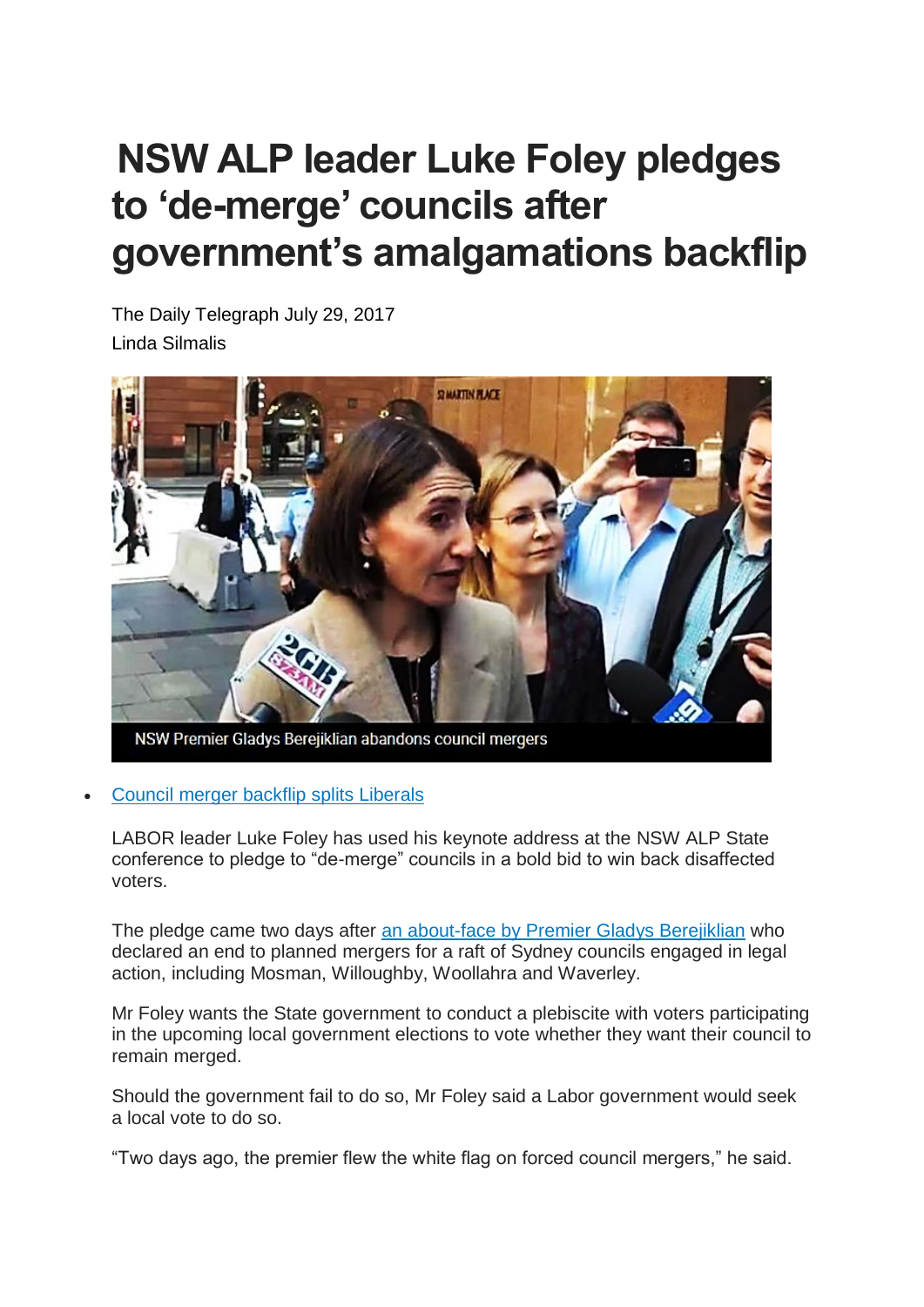

*NSW Labor Party Leader Luke Foley with wife Edel and children at the NSW State Labor Conference*

"We've won a big battle, but the war is not over.

"Hundreds of thousands of people live in council areas forced into mergers - there is a better way. Labor will allow local votes, plebiscites, on demerging these councils".

Delivering a rousing keynote address to the party faithful gathered at Sydney Town Hall today, Mr Foley set out his plan to win back voters who left the party six year ago, while unveiling a five-point plan to protect vulnerable workers.

Employers found guilty of deliberately ripping off workers will face jail terms under the plan, while a licensing scheme would be established for labour hire companies.

Mr Foley said he would also legislate to protect Sunday penalty rates.

The move follows claims of [underpayment](http://www.dailytelegraph.com.au/business/opposition-leader-luke-foley-promises-to-jail-employers-who-underpay-workers/news-story/52359330bd753aaebe2d620f5a9e660b) by workers at businesses such as 7- Elevan, [Dominos](http://www.dailytelegraph.com.au/business/opposition-leader-luke-foley-promises-to-jail-employers-who-underpay-workers/news-story/52359330bd753aaebe2d620f5a9e660b) and Pizza Hut.

In a clear sign Labor plans to fight the Coalition on cost-of-living issues, Mr Foley said the plan was in addition to a ban on developers from becoming councillors, launching an "unprecedented" school building program and ensuring children have a minimum of 15 hours of "affordable" pre-school education per week.

Mr Foley also used the conference to mock a Coalition government pledge that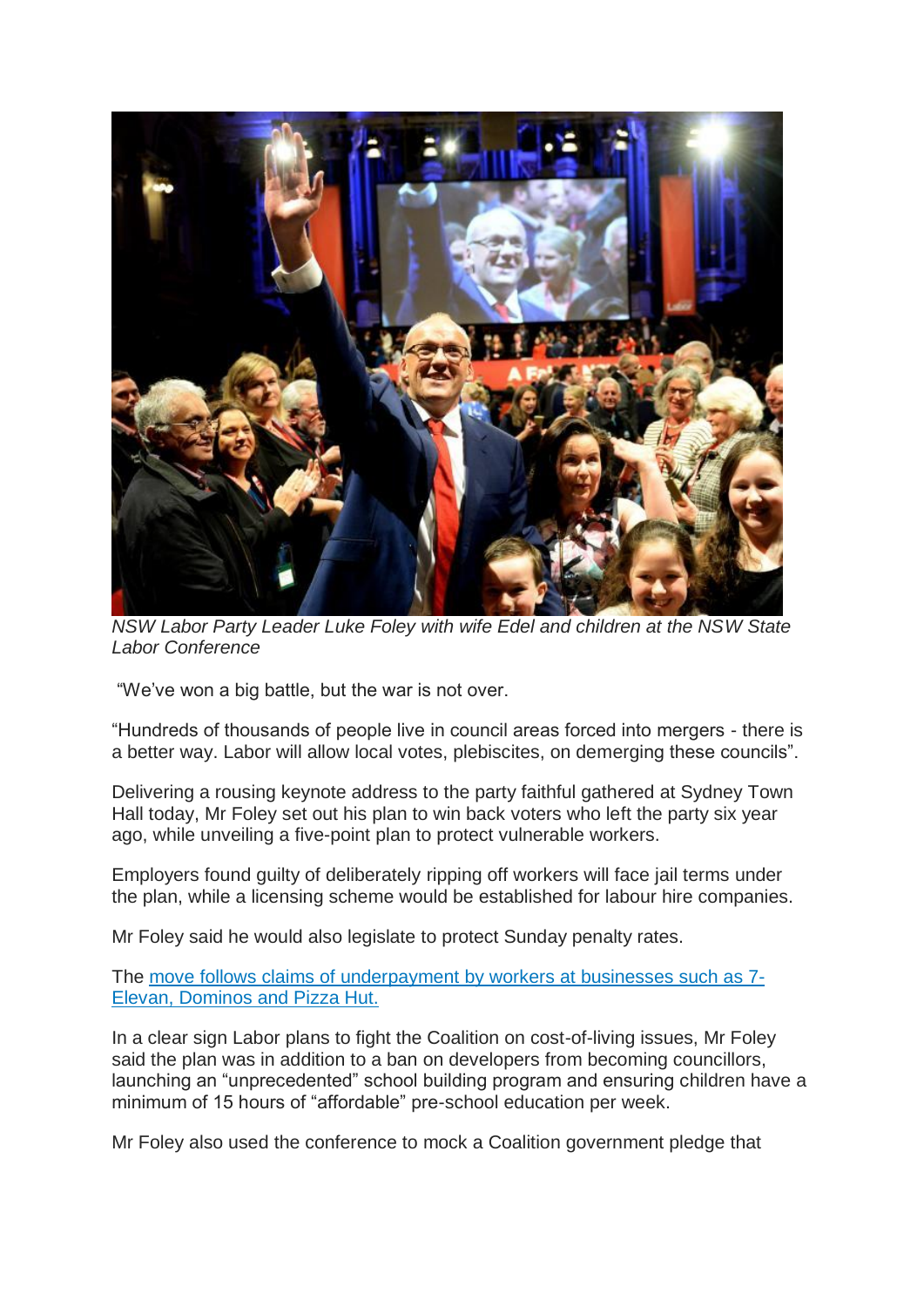"prices would not go up" after the privatisation of electricity, while also pledging to "re-regulate" electricity companies to ensure a better deal for consumers.

Earlier, NSW ALP general secretary Kaila Murnain received rousing applause as she declared the party in "campaign mode" with head office unlocking funds for every seat in its fight to retain power at both State and Federal level.



*Mr Foley gave a rousing keynote address to the party faithful today.*

"The campaign begins today for a Shorten Labor government and a Foley Labor government in NSW," she said.

"Labor in NSW is to immediately go on campaign footing.

"There is one thing that these two awful, rotten to the core governments have in common - they are in disarray. Mark my works - we will see them off."

Ms Murnian received strong applause after noting female representation in the party had grown to 43 percent.

Debate began early on the move to allow former Labor right-wing powerbroker Graham Richardson to deliver a key address at the conference, with the Left calling for the party not to move back to the "pre-2011 culture" that led to the party's election losses.

"Graham Richardson was an old warrior of the Cold War Labor Party," a left delegate said.

"Back when you did whatever it took.